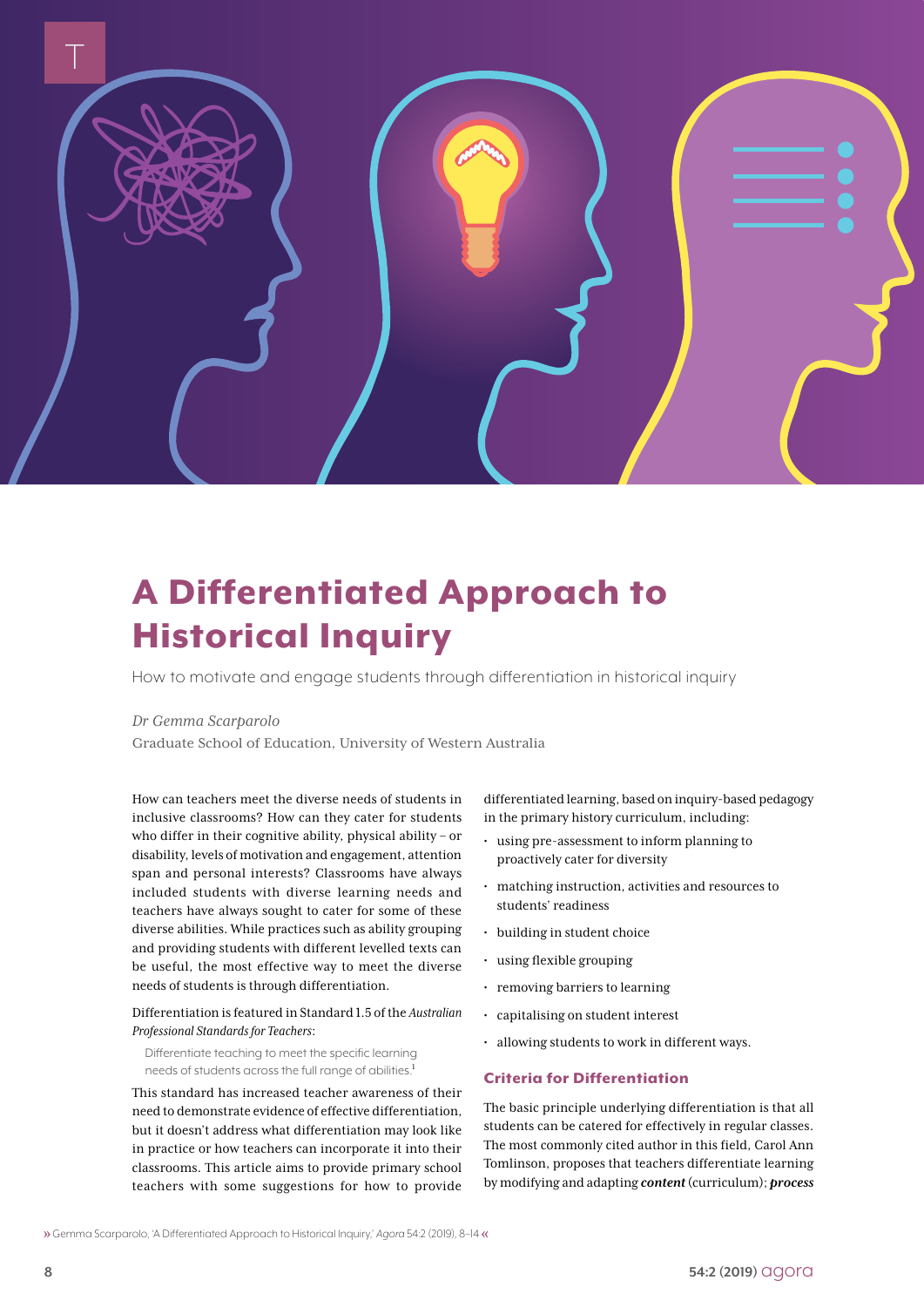(how students access and learn the content); *product* (how students demonstrate what they have learnt) and *learning environment*. 2 She suggests that teachers should plan these elements of differentiation by drawing upon their knowledge of their students in three key aspects: readiness, interests and learning profiles.<sup>3</sup>

#### **Readiness**

In the context of differentiation, 'readiness' refers to a student's knowledge and understanding (as determined through pretesting) of upcoming content. It does not refer to a student's general ability, but rather is a measure of a student's prior knowledge and exposure to the content.

**Determining Readiness with Pre-tests**

Pre-tests identify what students already know. Without a pre-test, teachers begin instruction at a random point that may not match or meet the readiness levels of many students. This can lead to off-task behaviour or a lack of motivation and engagement. For example, students whose pre-test results indicate a high level of knowledge and understanding for the upcoming content may not need to participate in the introductory teaching or initial activities. Instead, they could be provided with the opportunity to work at their own pace and begin work on an activity to extend and challenge their knowledge and understanding.

It is useful for teachers to reflect on how they administer pre-tests and what they require students to do. Does the pre-test exclude some students from demonstrating what they really know? For example, does the wording of the pre-test (and the level of vocabulary and comprehension required) exclude some students from answering the question? Does it allow all students to truly demonstrate the extent of what they already know? If you give a multiple-choice or cloze pre-test (where students fill in the missing word in a sentence), students with a lot of knowledge and understanding cannot demonstrate the full extent of their

knowledge. Instead, consider pre-tests with open-ended questions such as:

Tell me (*in writing, through drawing or verbally*) everything you know or have heard about (*the olden days, the First Fleet, the Gold Rush or Federation*).

An open-ended question like this will provide a more accurate picture of what each student knows and understands.

#### **Learning Profiles**

Students have preferences for how they work and learn, and it is important to provide activities that acknowledge and consider these preferences. Some students prefer to work in quiet spaces, while others learn better when they can talk to their peers to ask questions and share ideas. Other students are more comfortable, and therefore more efficient, if they sit on a beanbag or stand up while they are working. Depending on the activity, students may prefer to work in pairs or small groups, or individually. Teachers don't need to give students choice of how to work and learn in every lesson, but should consider opportunities where it may be helpful to offer choice to increase student motivation, engagement, efficiency and quality of work.

#### **Assessment Considerations**

Consider the purpose and aim of a piece of assessment. Is it assessing students' comprehension ability and written communication skills, or their knowledge and understanding of the historical content or inquiry skills?

If the aim of the assessment is to assess historical content, then it doesn't matter how students demonstrate this knowledge in the assessment.

Consider whether you could offer students the option of using assistive technology (such as speech-to-text software) to increase their opportunities to demonstrate what they truly know, rather than what they can communicate in a specified format or medium. If you have some students who

#### *Dr Gemma Scarparolo*

T

T

is an early career researcher whose research interests include inclusive education and inclusive teacher practices which cater for diversity (differentiation, gifted education and student voice). In the Graduate School of Education, Gemma teaches in the Master of Teaching (Early Childhood, Primary and Secondary) degrees in core educational psychology units, differentiation and HASS curriculum (Primary).

- 1 Australian Institute of Teaching and School Leadership, Teacher Professional Standards (AITSL: Sydney, 2011), [www.aitsl.edu.au/teach/](https://www.aitsl.edu.au/teach/standards) [standards](https://www.aitsl.edu.au/teach/standards).
- 2 Carol Ann Tomlinson, *The Differentiated Classroom: Responding to the Needs of all Learners*, 2nd edition (Alexandria, Virginia: ASCD, 2014).
- 3 See the article by Wouter Smets later in this issue that explores these topics.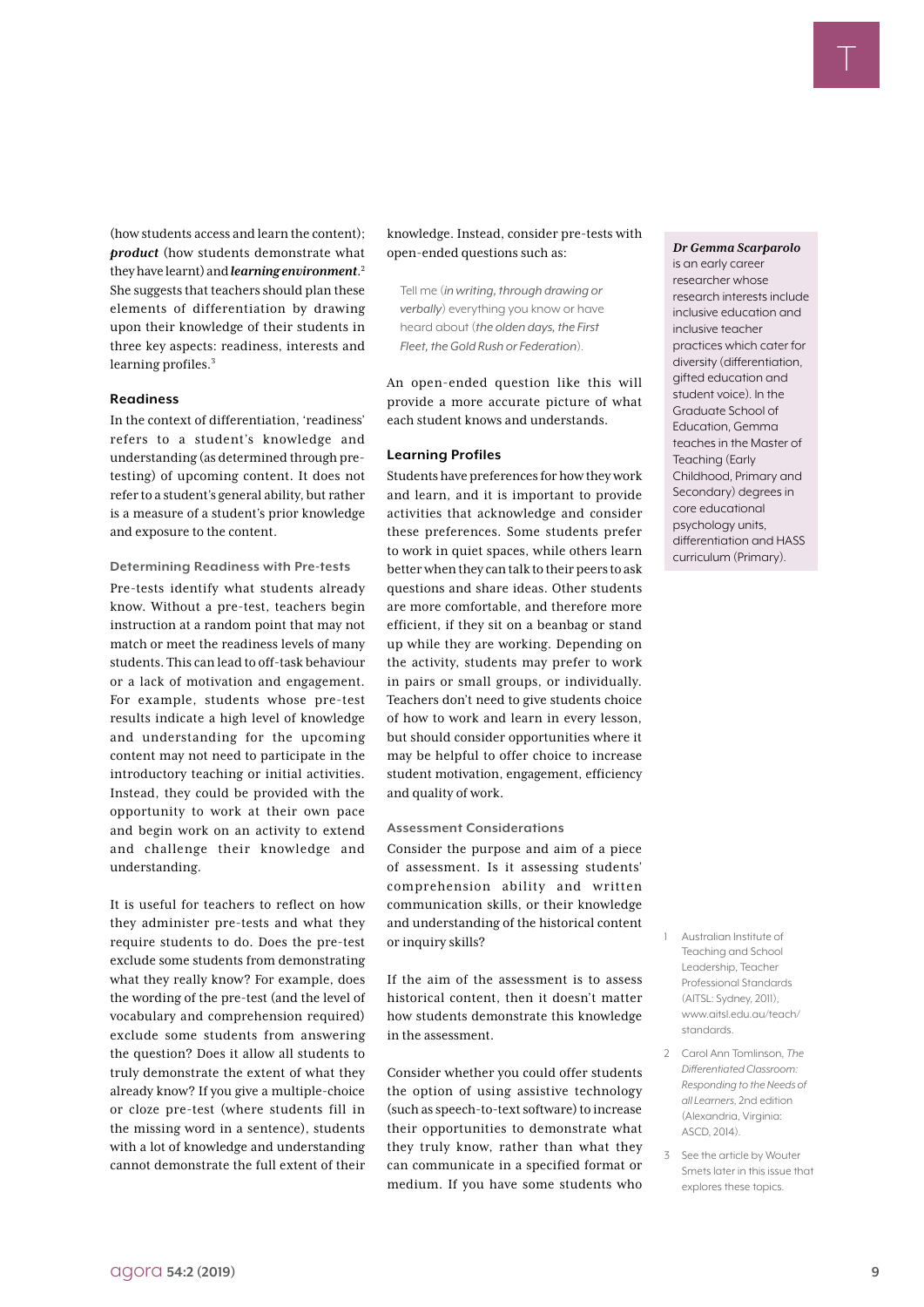

dislike writing, you might increase their engagement and improve the quality of their work by allowing them to use text-tospeech software. Consider students in your class who may be learning English or have a language-based difficulty or disability. When students can demonstrate their learning and understanding in a variety of ways, including using assistive technology, they can demonstrate what they truly know and understand.

#### **Interests**

It is important for teachers to know their students' interests, both general (e.g. gaming, sport, animals) and specific (Minecraft, gymnastics, horses). By knowing students' interests, teachers can:

- make relevant connections between student interests and subject content where relevant
- select appropriate resources which may increase student engagement.

#### Inquiry and Differentiation within the History Curriculum

Differentiation is an inclusive practice that aims to accommodate the diverse needs, interests and learning profiles of students while addressing the essential content of the curriculum. The Australian Humanities and Social Sciences (HASS) curriculum is underpinned by inquiry-based pedagogy.4 Although a specific model of inquiry is not

identified in the curriculum, the 'Inquiry and skills' strand content descriptions present a broad inquiry cycle of questioning, researching, analysing, evaluating and reflecting, and communicating. An effective inquiry generally includes the following elements:

- generating student curiosity with a strong hook, stimulus, or provocation
- providing opportunities for students to ask questions
- support students to locate relevant and appropriate sources and explicitly teach them how to critically analyse sources for authenticity, accuracy and relevance
- offering support and guidance as students seek answers to their questions, including analysing sources
- allowing time for students to make conclusions
- providing opportunities for students to communicate their findings.

#### **Guided or Open Inquiry**

The stages of an inquiry are usually similar, regardless of the specific inquiry model. However, there are different levels of teacher and student input, depending on whether the inquiry is 'guided,' 'open' or somewhere in-between along the inquiry continuum.5 The appropriate level of teacher guidance depends on student age,

- 4 Australian Curriculum, Assessment and Reporting Authority, *The Australian Curriculum: HASS* (ACARA: Sydney, n.d.), www.[australiancurriculum.](http://www.australiancurriculum.edu.au/f-10-curriculum/humanities-and-social-sciences/hass/) [edu.au/f-10-curriculum/](http://www.australiancurriculum.edu.au/f-10-curriculum/humanities-and-social-sciences/hass/) [humanities-and-social](http://www.australiancurriculum.edu.au/f-10-curriculum/humanities-and-social-sciences/hass/)[sciences/hass/](http://www.australiancurriculum.edu.au/f-10-curriculum/humanities-and-social-sciences/hass/).
- 5 National Research Council, *Inquiry and the National Science Education Standards: A Guide for Teaching and Learning* (Washington, DC: National Academies Press, 2000).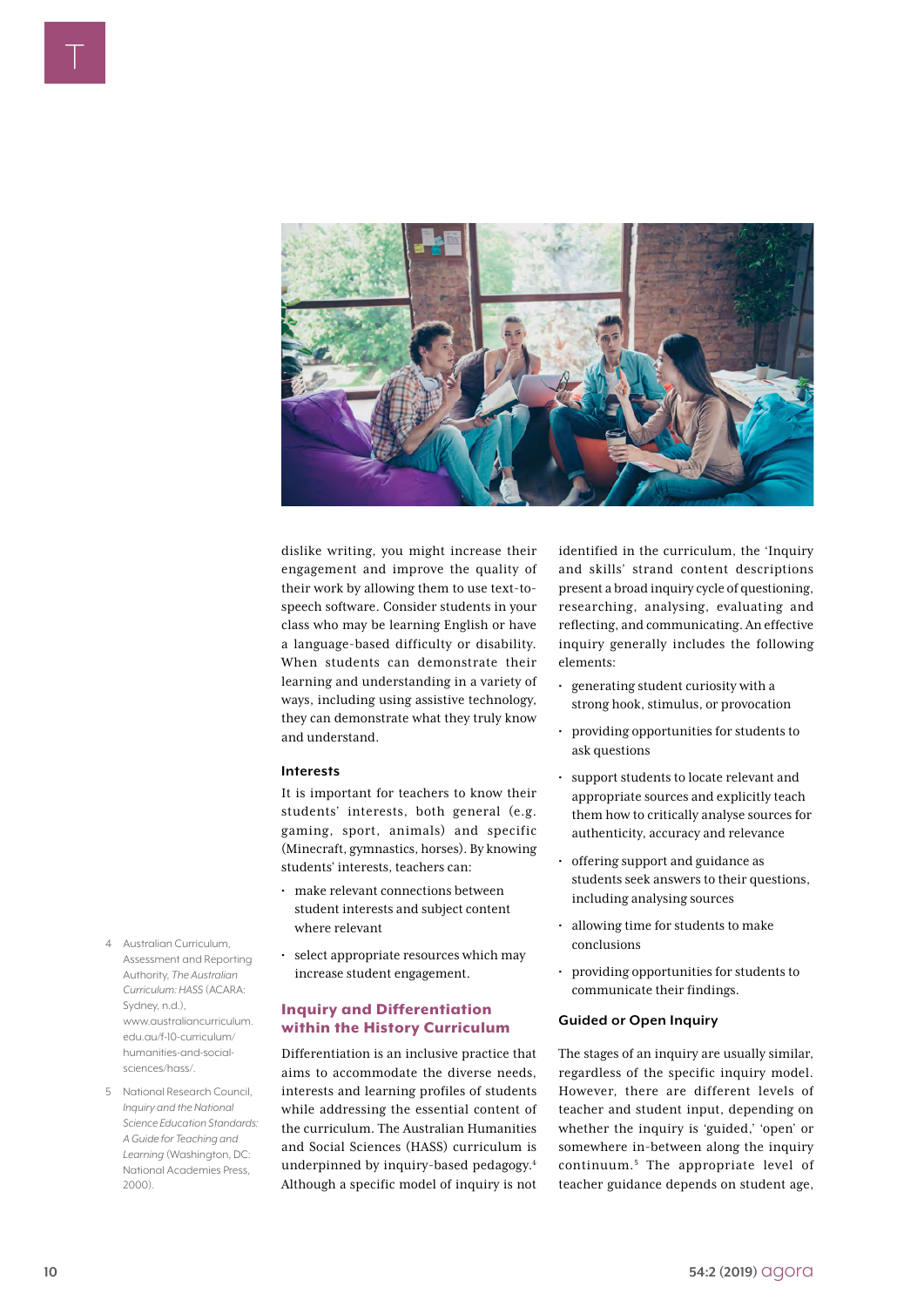skills and previous experience with inquiry, and the time and resources available. An open, student-directed inquiry may be difficult for young students or those with little prior exposure or explicit teaching of inquiry skills, so teachers may choose to use a guided approach to inquiry-based teaching while they develop these skills in their students.

In primary schools, guided inquiries are probably the most common form. The teacher might begin the inquiry by posing a broad question which addresses the specific curriculum, then invite students to pose their own questions.<sup>6</sup> Alternatively, the teacher could start with a hook or provocation to stimulate student curiosity, then pose a broad key inquiry question and invite students to ask their own questions. Initially posing a broad question, and then asking for student questions, helps make the inquiry topic manageable from the teacher's point of view while also allowing students to incorporate their own interests<sup>7</sup>

An effective inquiry still includes elements of explicit teaching of skills, such as drawing an accurate timeline or explicitly teaching students how to identify elements of bias in historical texts. Ideally, however, an inquiry will be driven by student questions and interests, within the confines of the curriculum. As some key scholars have pointed out, 'in an inquiry-based approach to learning, questions of wonderment become the driving force in designing the what and how of instruction.'8 Inquiries can be short or long, depending on the content, time available, student interests and their motivation and engagement.

#### Inquiry-Based Differentiation

Inquiry-based learning is a manageable framework for differentiation. Both differentiation and inquiry accommodate diverse student interests (e.g. by students posing and answering their own questions) and encourage access to different resources that cater for individual readiness and



interests, while still addressing the same curriculum. Teachers can incorporate differentiation into the curriculum by:

- providing students with opportunities to pose and answer their own questions
- offering more student choice
- providing a variety of materials and sources
- capitalising on student interest
- being flexible with how students work and demonstrate what they have learnt.

Inquiry-based learning enables students to choose the focus of their inquiry, the sources that they use, the way that they learn the content and how they present what they have learnt. It enables differentiation of :

- content (the curriculum focus)
- process (how students learn the content)
- product (how students demonstrate what they have learnt).
- The diagram above provides a graphic representation of these elements.

Effective inquiry-based learning capitalises on student interests, both broad and Opportunities for differentiation in an historical inquiry

- 6 Mandy Lupton, 'Inquiry pedagogy and the Australian Curriculum,' *Primary and Middle Years Educator* 11: 2 (2013): 23–29.
- 7 Lupton, 'Inquiry pedagogy and the Australian Curriculum.'
- 8 Rosemary Murray, Mary Shea, Brian Shea & Rebecca Harlin, 'Issues in Education: Avoiding the One-Size-Fits-All Curriculum: Textsets, Inquiry, and Differentiating Instruction,' *Childhood Education* 81:1 (2004), 33–35: 33.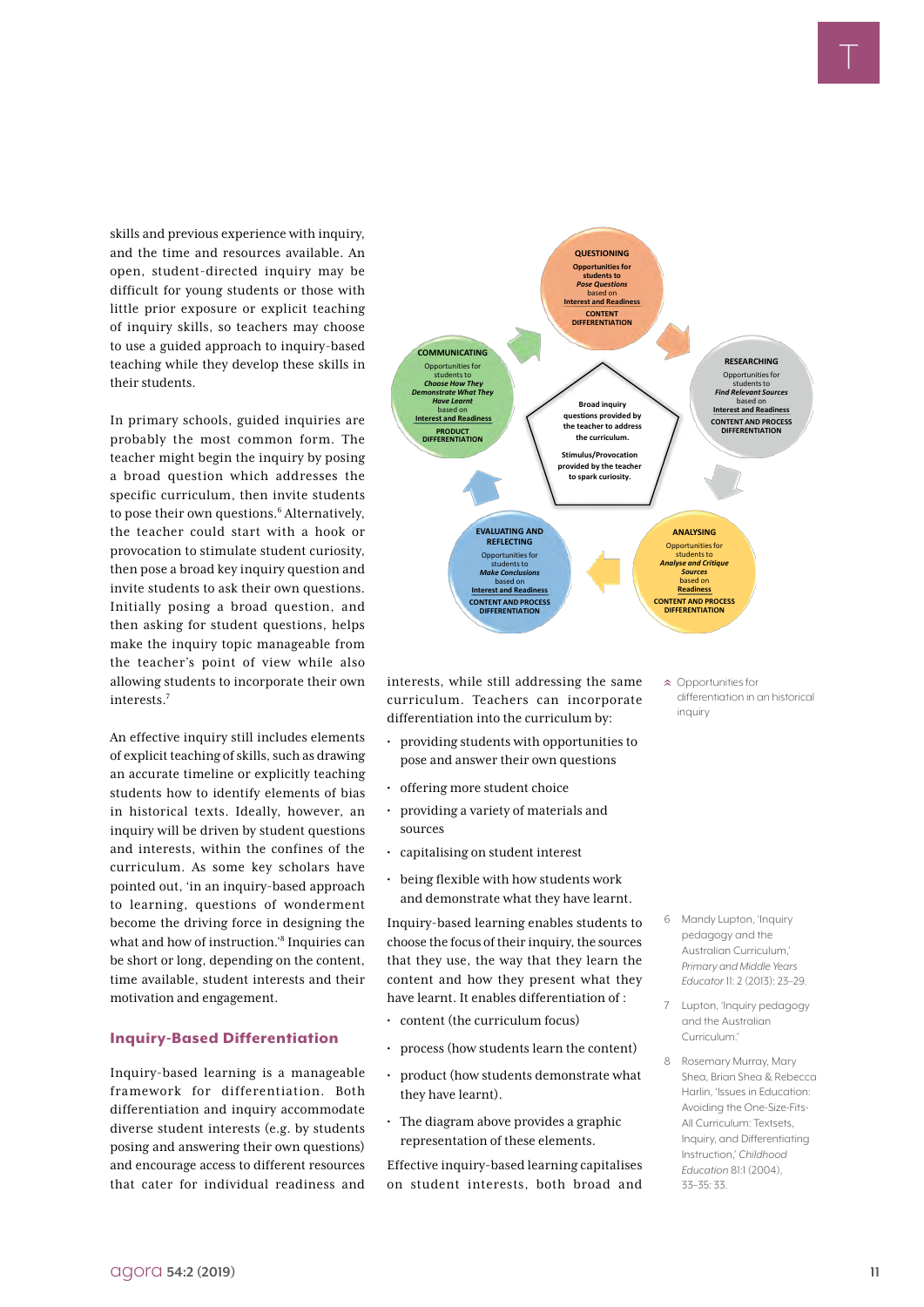specific. Children are naturally curious and with the right hook, stimulus, or provocation, we can harness their curiosity and provide them with the opportunity to pursue answers to their questions. When students are engaged, they become more motivated, which is an integral part of an effective inquiry. When teachers know their students' interests, they can stimulate curiosity and generate genuine interest by choosing suitable starting points for an inquiry, based on the relevant curriculum. Inquiry-based learning provides a platform for teachers to provide open-ended or guided investigations which allow students to work at their readiness level. The teacher can then guide, support and scaffold students' learning throughout the inquiry as needed.

#### **Choices for Differentiation**

If teachers make all of the decisions in the classroom – which text to use, which video to watch, how students work or who they work with – it can stifle student motivation and academic achievement. Teachers can provide choice and flexibility while still meeting the curriculum requirements. When offering students a choice of which activities to complete, it is important that each task should be interesting, authentic and have an element of challenge – what Tomlinson calls 'respectful tasks.'9 When students are provided with respectful tasks, they can all be engaged to work within their readiness level.

Building-in student choice is a key element of making differentiation manageable. Providing students with choice can increase their engagement and motivation. However, it is important to emphasise that teachers still make choices where necessary and appropriate, and they can still guide and mentor those students who are making poor choices to make better choices in the future. As Tomlinson has pointed out:

Key motivators for learning are a voice in the choice of topics, work that is personally meaningful, and a feeling of ownership of the task at hand.10

#### **Differentiation Strategies**

Although there is no prescriptive list of instructional strategies to use for differentiation, choice boards/tic-tac-toes, menus and tiering are popular approaches.<sup>11</sup>

Another approach, which will be explored in detail in the rest of this article, is the RAFT (Role, Audience, Format, Topic) strategy.

| <b>Differentiation Choices</b>                                                           |                                     |                                             |  |  |  |
|------------------------------------------------------------------------------------------|-------------------------------------|---------------------------------------------|--|--|--|
| <b>Activity</b>                                                                          | Domain                              | Aspect(s)                                   |  |  |  |
| Which question they want to ask                                                          | Content                             | Interest and readiness                      |  |  |  |
| Which activities to complete                                                             | Process                             | Interest and readiness                      |  |  |  |
| What pace they work at                                                                   | Process                             | Readiness                                   |  |  |  |
| Which resources to use                                                                   | Content and process                 | Interest and readiness                      |  |  |  |
| How they demonstrate what they have<br>learnt                                            | Product                             | Interest, readiness and<br>learning profile |  |  |  |
| Who they work with                                                                       | Process                             | Interest and learning profile               |  |  |  |
| How they work<br>(e.g. sitting at desk, using flexible<br>furniture, wearing headphones) | Process and learning<br>environment | Learning profile                            |  |  |  |
| Which assistive/adaptive technology<br>they use                                          | Process                             | Readiness                                   |  |  |  |

- 9 Tomlinson, *The Differentiated Classroom*.
- 10 Tomlinson, Carol Ann, *How to Differentiate Instruction in Academically Diverse Classrooms*, 3rd edition (Alexandria, Virginia: ASCD, 2017), 95.

11 On menus, see Tomlinson, *How to Differentiate Instruction*; on tiering, see Diane Heacox, *Differentiating Instruction in the Regular Classroom: How to Reach and Teach All Learners* (Minneapolis: Free Spirit Publishing, 2012).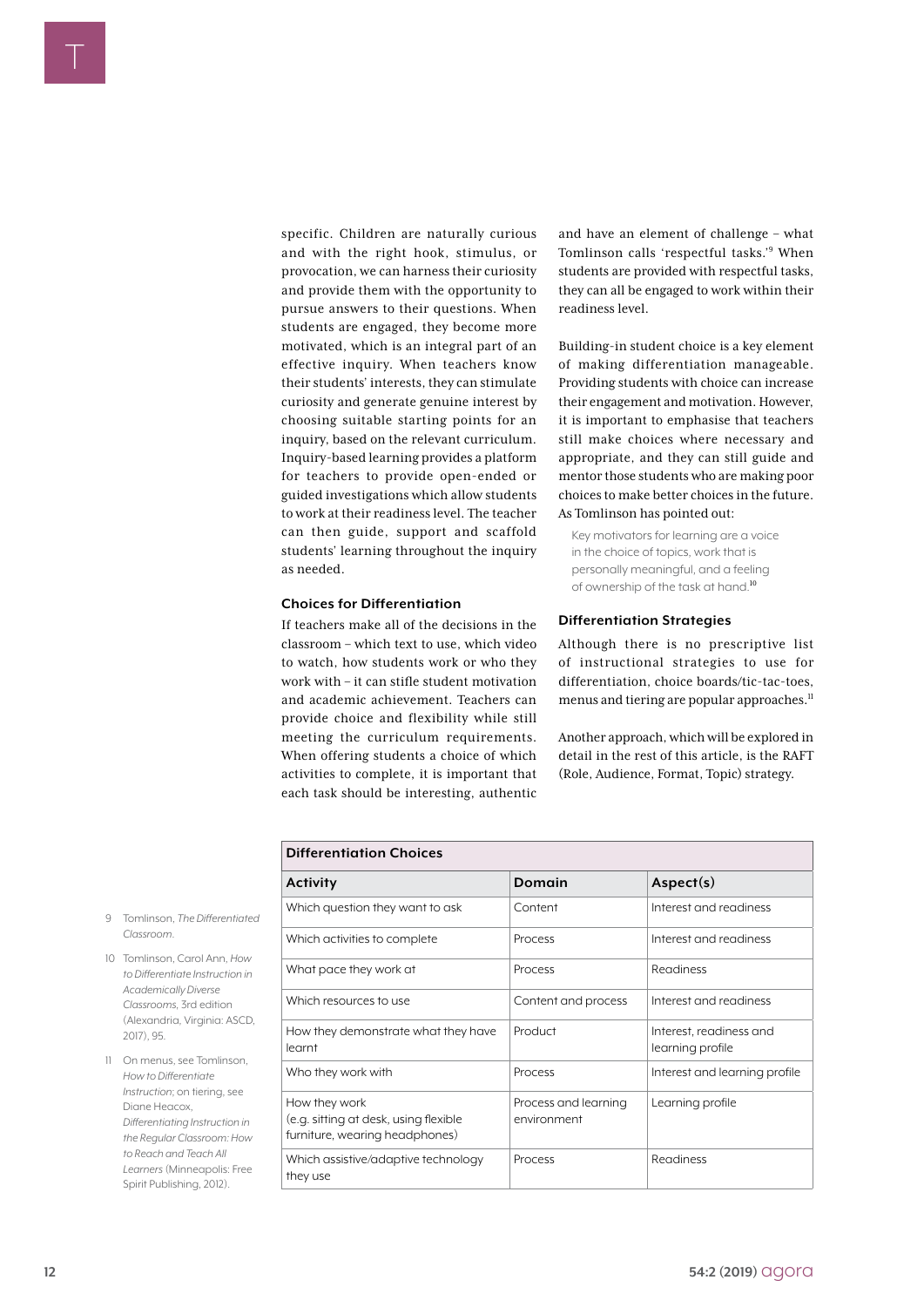#### Sample Project: Year 4 History Narrative about the First Fleet

#### **Relevant HASS and English Content Descriptions**

Stories of the First Fleet, including reasons for the journey, who travelled to Australia, and their experiences following arrival. (ACHASSK085)

Communicating: present ideas, findings and conclusions in texts and modes that incorporate digital and non-digital representations and discipline-specific terms. (ACHASSI082)

Plan, draft and publish imaginative, informative and persuasive texts containing key information and supporting details for a widening range of audience, demonstrating increasing control over text structures and language features. (ACELY1694).

Source: ACARA, *The Australian Curriculum*

The sample project uses RAFT to differentiate a creative writing task that addresses the 'Stories of the First Fleet' element of the Year 4 History curriculum.

The First Fleet history narrative project models differentiated inquiry. It relates to Year 4 HASS in the Australian Curriculum, focusing on content relating to the First Fleet and incorporating communication skills. It could readily be adapted to the requirements of other history curricula.

Somple Project: Year 4 History with different recompant comprehension<br>
Remember of the First Flict in the first of the first of the first of the first of the first of the first of the first of the first of the first of th Even small changes can be effective in accommodating student differences. An example is providing students with a variety of texts when studying a particular element of the History curriculum. For example, in Year 4 the History curriculum focuses on First Contacts, so teachers could allow students to choose from relevant texts such as *Tom Appleby, Convict Boy* by Jackie French, *The Little Wooden Horse* or *Beth: The Story of a Child Convict*, both by Mark Wilson, or *My Name is Lizzie Flynn* by Claire Saxby and illustrated by Lizzy Newcomb. Each of these stories addresses the curriculum content while accommodating students

with different reading and comprehension levels. The texts also cater for different student interests, with two concentrating on girls, two on boys, and *The Little Wooden Horse* specifically focusing on siblings.

Teachers will often ask, 'What if the student chooses poorly? Some of my students would definitely choose the book that they perceive to be the easiest or shortest, especially some of the boys who are reluctant readers.' As teachers, we know students sometimes make poor decisions, whether it's about who they work with or how they behave. However, it is important that they are allowed to make these decisions so they can learn from them and (hopefully) make better choices next time.

If a student is making what you consider to be a poor choice, you might talk to them about why another option may be better for them. Although some students may not choose wisely, providing choice does generally lead to students becoming more interested, engaged and motivated, and this usually minimises some of the off-task behaviour from disengaged students.

>> Providing choice generally leads to students becoming more interested, engaged and motivated and this usually minimises some of the off-task behaviour from disengaged students. <

Choosing and engaging with a specific text, as suggested above, can be accompanied by explicit teaching of relevant concepts which develop historical thinking, such as significance, perspectives and empathy. Students then need time to research,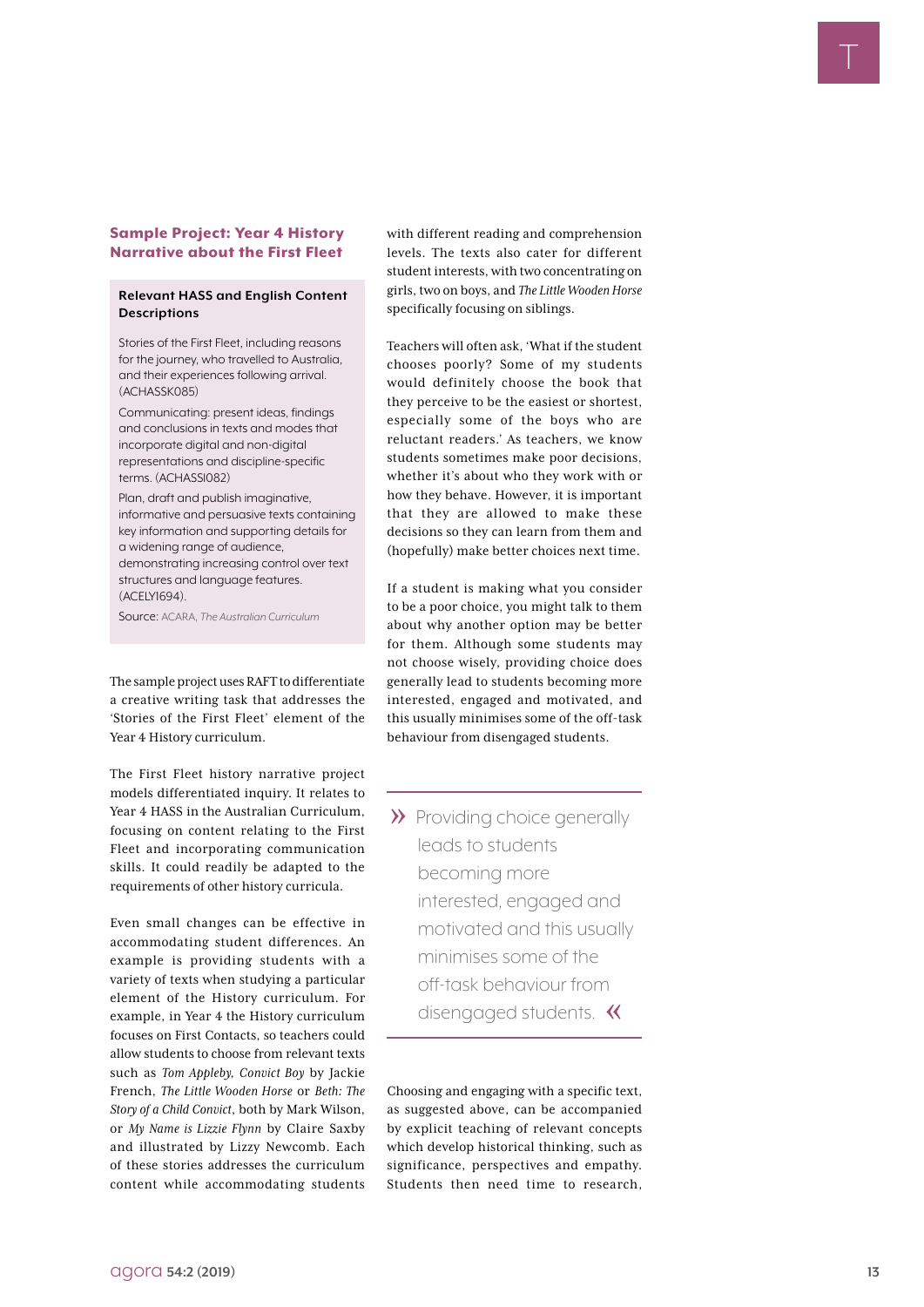» >> The 'First Fleet' project. The assignment can be downloaded as a Word document at [www.htav.asn.au/](https://www.htav.asn.au/curriculum/2019/agora-2019-2-inclusion-and-differentiation) [curriculum/2019/agora-](https://www.htav.asn.au/curriculum/2019/agora-2019-2-inclusion-and-differentiation)[2019-2-inclusion-and](https://www.htav.asn.au/curriculum/2019/agora-2019-2-inclusion-and-differentiation)[differentiation](https://www.htav.asn.au/curriculum/2019/agora-2019-2-inclusion-and-differentiation).

- 12 Tomlinson, *How to Differentiate Instruction*.
- 13 Heacox, *Differentiating Instruction in the Regular Classroom*.
- 14 Carol Ann Tomlinson and Tonya R. Moon, *Assessment and Student Success in a Differentiated Classroom* (Alexandria, Virginia: ASCD, 2013).
- 15 Rosemary Murray, Mary Shea, Brian Shea and Rebecca Harlin, 'Issues in Education,' 35.

analyse, critique and evaluate relevant sources, and an opportunity to demonstrate evidence of what they have learnt.

#### **RAFT Grid for Summative Assessment**

A RAFT grid is an effective way to set a summative task (product) that provides students with some choice in how to demonstrate what they have learnt. The strategy takes its name from the different categories included in the grid:

- **R** Role
- **A** Audience
- **F** Format
- **T** Topic

The grid features different writing prompts for students to choose from, so it differentiates through student interest.<sup>12</sup> There are no rules about how many options teachers provide for students. To get students interested and engaged in the writing task, teachers can consider students' readiness levels and interests when planning each prompt within the RAFT. Choices provided to students could be tiered (horizontally) in readiness level or challenge.<sup>13</sup> However, the writing task is already catering for readiness levels, because students will only write within their own readiness level.

To ensure that no option looks easy or boring to students, each option should be interesting and include elements of challenge. Teachers can also include 'Student choice' as an option in some spaces in the grid, to allow students to negotiate an element with the teacher. RAFT writing prompts can be used with students of any age and to address any element of the History curriculum.

#### **Assessment Criteria**

Assessment criteria should be broad so students have flexibility in how they demonstrate what they have learnt. The rubric in the sample assignment includes deliberately broad criteria so each student's writing sample can be assessed using the one rubric, regardless of the writing task they choose.

Criteria can be the same across the different prompts as long as the curriculum content and writing genre are the same.14 In the First Fleet assignment, each writing task requires a narrative but the roles, audience and topic differ. These options provide students with choices to capitalise on their interest. Readiness levels are accommodated as there are no ceilings on what students can achieve, as long as they meet the minimum requirements outlined in the rubric. Student interest in this flexible writing task is likely to be much higher than when there is one writing task for all students.

#### Conclusion

This article has provided an overview of differentiated learning and specifically of its application to historical inquiry. Differentiation, as an inclusive practice, provides a framework for removing barriers to learning and increasing opportunities for success for all students. When teachers capitalise on student curiosity and allow student questions to drive a differentiated historical inquiry, teachers can:

Create a magic garden of learning (the classroom), where each flower (the learner) blooms (develops to fullest potential) beautifully.<sup>15</sup>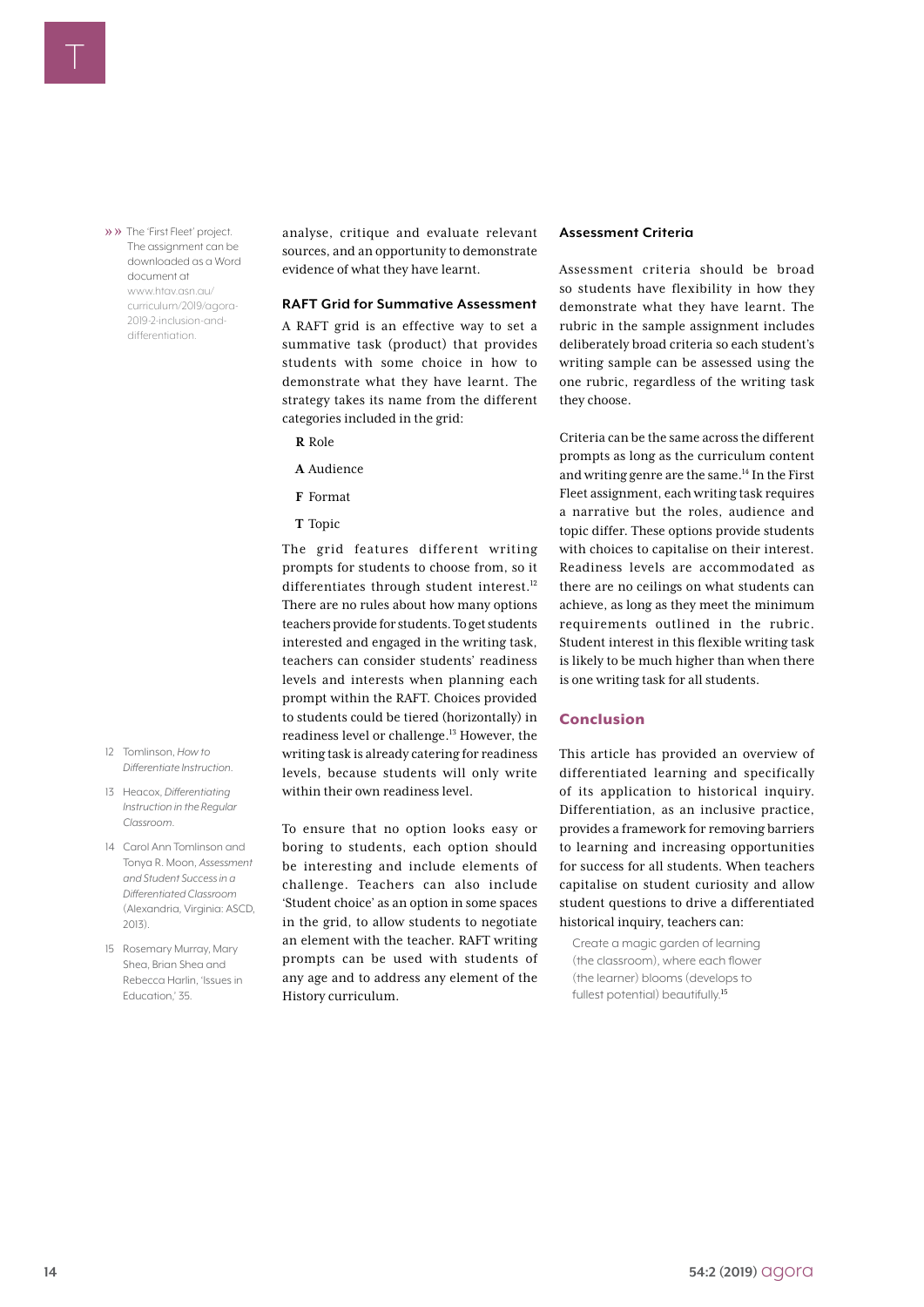### First Fleet Narrative Assignment

Imagine that today's technology was available during the time that the First Fleet set sail from Portsmouth. Your task is to write a narrative from a particular person's point of view. The narrative should provide details of the person's journey from Portsmouth, including interactions with other passengers and experiences with the Aboriginal people upon arrival.

| Role                | <b>Audience</b>   | Format                | <b>Topic</b>                             |
|---------------------|-------------------|-----------------------|------------------------------------------|
| 12-year-old convict | Best friend in    | Picture book or comic | It's so hot here.                        |
|                     | England           | strip                 |                                          |
| 16-year-old convict | Parent(s)         | Email or short story  | You wouldn't believe the journey!        |
| Convict guard       | Student choice    | Student choice        | I hope that I can keep the colony under  |
|                     | (family, friend,  |                       | control in these conditions.             |
|                     | former employer)  |                       |                                          |
| Journalist          | English newspaper | Newspaper article     | The journey, first contact and the first |
|                     |                   |                       | week.                                    |

Choose one of the writing roles and create a narrative that addresses the relevant audience, format and topic. Check the rubric to make sure that your narrative includes the required information:

- factual details (e.g. dates, significant people, the ship's name)
- evidence of your knowledge and understanding of passenger experiences:
	- o before leaving home
	- o on a ship of the First Fleet
	- o upon arrival in Australia.

Remember that you are writing from the point of view of your chosen character role (e.g. 12-year-old convict, convict guard), so use the first person (I, we). Your narrative should combine facts from primary and secondary sources with your own imagination, including what you have learnt about this topic from reading historical fiction. Think about the book that you read and its structure, and how it included facts as well as other details which were created by the writer to make the story more interesting for the reader.

#### Assessment Rubric

|                                              | Not yet                       | Good job                        | Well done                           | <b>Outstanding</b>                           |  |  |
|----------------------------------------------|-------------------------------|---------------------------------|-------------------------------------|----------------------------------------------|--|--|
| The narrative must                           | You did not                   | You included some               | You included many                   | You included many                            |  |  |
| include:                                     | include enough                | relevant factual                | relevant factual                    | relevant and                                 |  |  |
| • factual details                            | factual detail in             | details in your                 | details in your                     | interesting factual                          |  |  |
| (e.g. dates, a significant                   | your narrative.               | narrative.                      | narrative.                          | details in your                              |  |  |
| person, the ship's name).                    |                               |                                 |                                     | narrative.                                   |  |  |
| The narrative must include<br>details about: | You did not<br>include enough | Your narrative<br>included some | Your narrative<br>included details  | Your narrative included<br>many relevant and |  |  |
| • the <b>settings</b> (Britain, the          | information or                | basic details of the            | which accurately                    | interesting details which                    |  |  |
| ship and Australia)                          | detail to make                | settings, events and            | captured the                        | accurately captured the                      |  |  |
| • the events and the                         | your narrative                | character's                     | settings, events and                | settings, events and                         |  |  |
| character's experiences                      | believable.                   | experiences from                | character's                         | character's experiences                      |  |  |
| from leaving home to                         |                               | leaving home to                 | experiences from                    | from leaving home to                         |  |  |
| their arrival in Australia.                  |                               | their arrival in                | leaving home to<br>their arrival in | their arrival in Australia.                  |  |  |
|                                              |                               | Australia.                      |                                     |                                              |  |  |
|                                              |                               |                                 | Australia.                          |                                              |  |  |
| <b>Student feedback</b>                      |                               |                                 |                                     |                                              |  |  |
|                                              |                               |                                 |                                     |                                              |  |  |